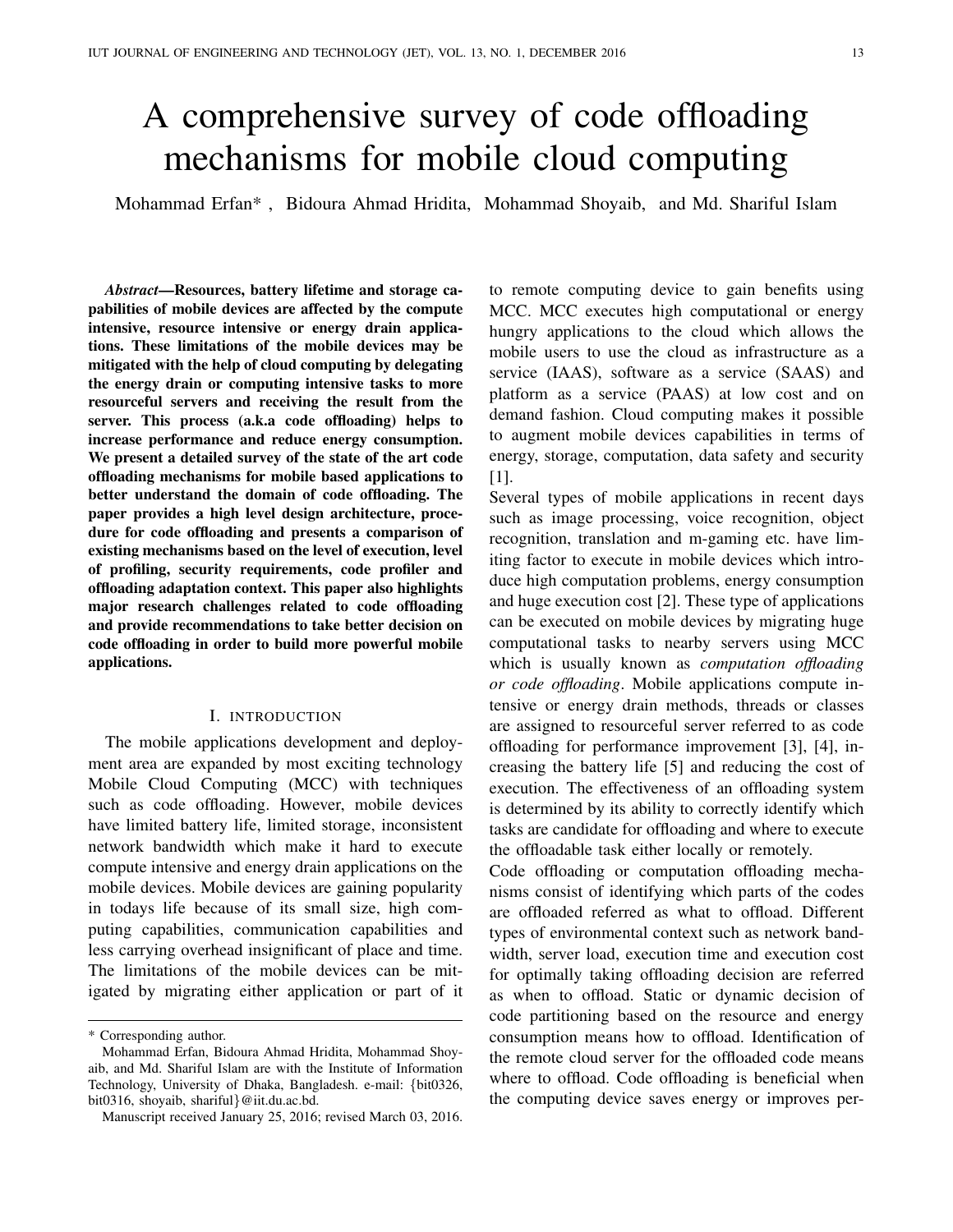formances; and counter-productive when the device wastes energy for executing a task remotely rather than locally.

The purpose of this paper is to familiarize the researcher in the computation offloading research area for mobile based applications. A comprehensive survey is performed on existing common code offloading approaches used to make offloading decisions that classifies the code offloading approaches: thread level, method level, and data size level considering different variable parameters such as network connectivity, execution time, server load, and execution cost. This paper serves a generic code offloading mechanism, high level design architecture and a generic flow chart for code offloading. The paper compares the state of the art code offloading approaches on the basis of level of execution, level of profiling, security requirements, code profiling, and offloading adaptation context. This paper also includes major findings and discussions to take optimal offloading decisions. The paper concludes with the open research challenges for researchers on the field of code offloading.

The paper is organized as follows: Section 2 describes mobile cloud computing and code offloading mechanism. Section 3 describes the existing code offloading mechanisms. Section 4 describes the comparison of existing code offloading mechanisms to take better decisions. Major findings on the code offloading are described in Section 5. Section 6 describes the open research challenges and Section 7 concludes the paper.

## II. MOBILE CLOUD COMPUTING AND CODE OFFLOADING

This section gives a brief description, architecture and mechanism related to MCC and code offloading. In order to provide basic understanding to the researchers, the paper provides a generic flow chart and a high level design for code offloading.

## *A. Mobile Cloud Computing*

Mobile cloud computing uses the architecture of cloud computing for computing intensive and energy hungry applications to make it possible to execute on the mobile. MCC helps mobile users to get ubiquitous access to available resources provided by service providers with the purpose of maximizing battery life, data storage, inconsistent network bandwidth, processing power and data safety. MCC removes the

limitations of mobile devices by incorporating mobile devices with mobile computing, cloud computing and the network technologies. It also makes it possible to develop and execute the mobile applications at lower cost and makes it easy for developers to acquire new technology on demand basis.

Nowadays, mobile users want to execute PC like applications which are resource hungry on their mobile devices. The development of hardware technologies make the mobile devices smaller in size and make it capable of executing applications in mobile. Image processing, voice recognition and m-gaming applications are executable in todays mobile device but their energy consumption decreases battery lifetime drastically. The cloud providers serve their services as SAAS, IAAS and PAAS to the mobile users and tasks result are back on to the device as displayed in Fig. 1.



Fig. 1: Mobile Cloud Computing Architecture

## *B. Code Offloading*

The process of delegating methods, classes, threads or data which are resource intensive to the remote system in order to improve the performance of mobile device, increasing the battery life called *Code Offloading*. The code offloading technique includes to identify the offloadable part of the application for remote execution. It takes decision by considering the environmental context such as network bandwidth, server load, execution time, and execution cost. The system then partition the code statically [6], [7] or dynamically [8]–[12] and optimally detect the offloadable task for remote execution. Finally the mechanism detect the remote server for seamlessly executing the offloaded task. The remote executable methods selected by optimazation solver are delegated to remote server. The remote server may communicate to another server for seamlessly executing the request. After completing the application execution, the remote server sends the computing results back to the mobile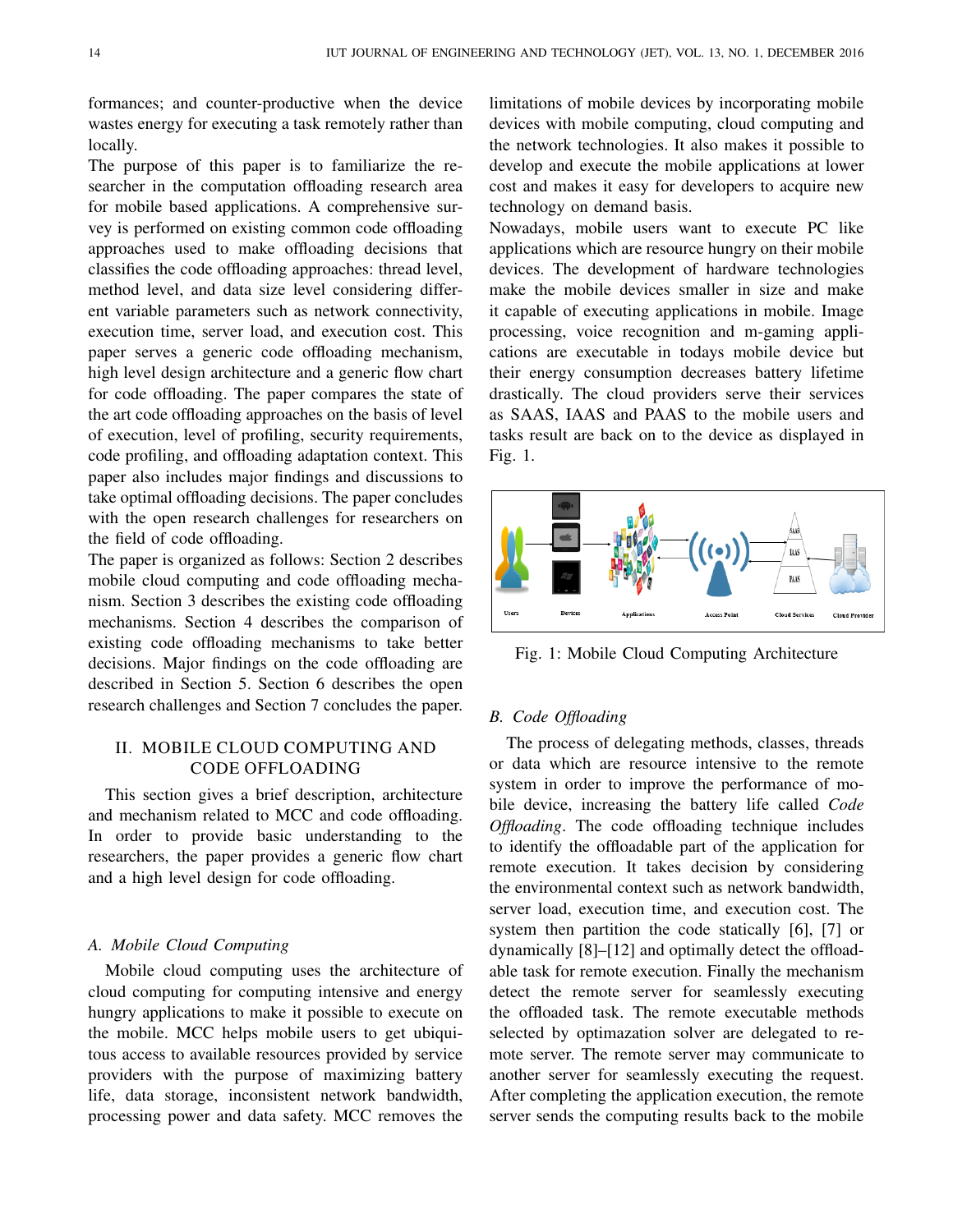

LEC: Local Executable Code REC: Remote Executable Code

Fig. 2: Code Offloading Mechanism

device.

Mobile applications consist of methods which require little or more computation depending on the resource usage of mobile devices. Methods that uses mobile sensors, internal IO devices or sensible executable data where re-execution hamper the actual results are always executed locally. The rest of the methods executed either locally or remotely based on the variable parameters and remote execution saves energy or decreases execution time.

Mobile application methods with different execution time and energy consumption where remote executable methods are selected by the optimization solver. The selectable methods are delivered to the remote server and the rest of the methods are executed on the mobile. The remote executable tasks are executed on the resourceful cloud and the results are sent back to the devices. Finally the results are synchronized to the mobile device which is depicted in Fig. 2.

At the start of the offloading process, local and remote executable methods are initialized as local or remote executable. Different types of variable parameters such as network, device, server and program information are used as input to the offloading solver to take the offloading decision. If offloading does not save energy or improve performance, it executes the methods locally. Otherwise, the device sends it to the remote resources to completely execute the execution. The general flow chart for code offloading framework is depicted in Fig. 3.

The state of the art code offloading framework have same type of high level design architecture which is displayed in Fig. 4. The code offloading design architecture have communication controller,



Fig. 3: Code Offloading Flowchart



Fig. 4: High Level Design for Code Offloading

profiler and optimization solver on mobile device where the profiler information serves as the input to the solver. The communication controller controls the connection between the device and server. The main purpose of the controller is to deliver the tasks to the server, receive the results and update the changes. The communication manager re-executes the code locally for any type of failures in the completeness of the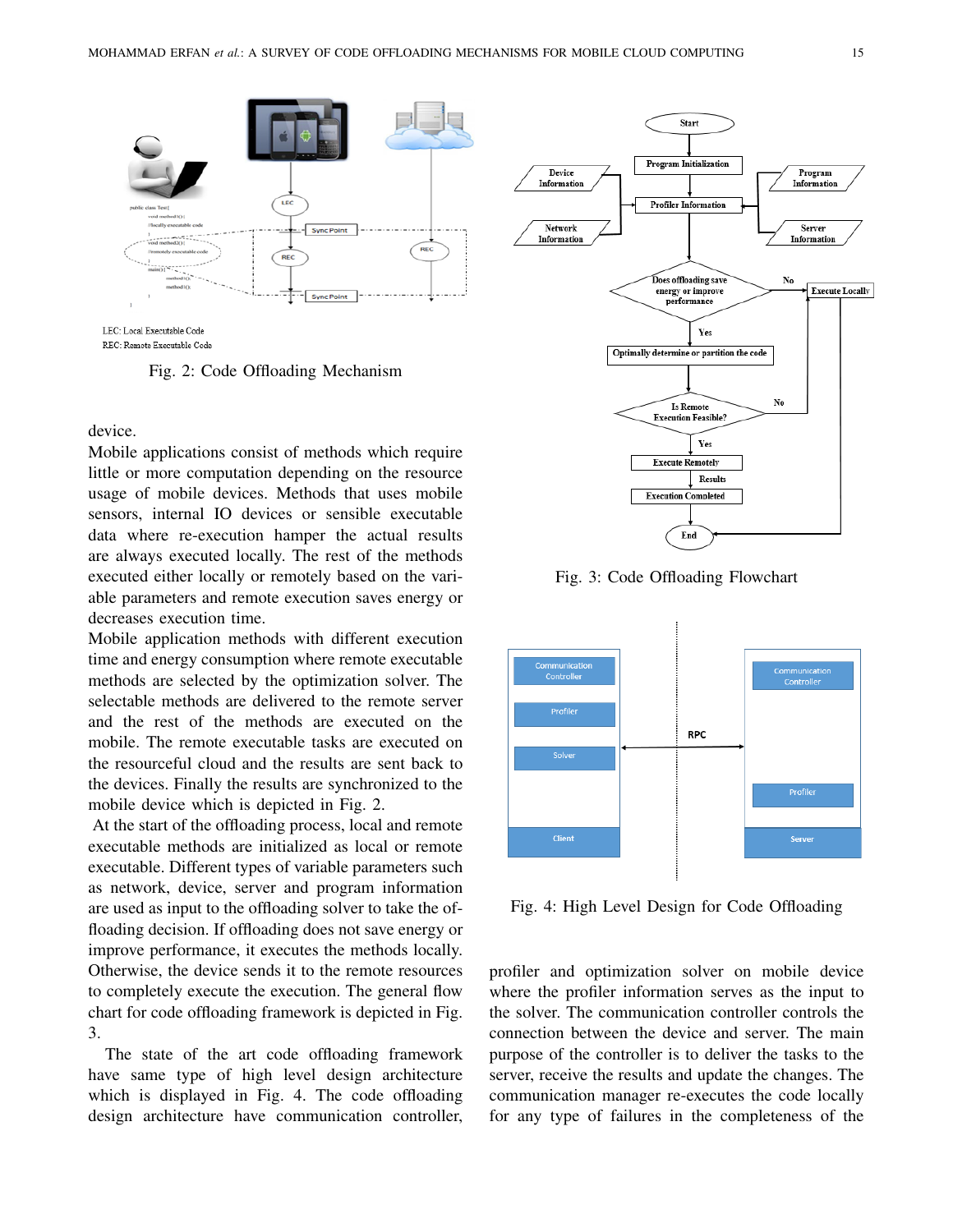

Fig. 5: Code Offloading Categories

application. The profiler stores device, network, and program and server information to take offloading decision. The device profiler collects device status, battery life and CPU usage. The network profiler collects network bandwidth, latency information. The program profiler stores execution time, size of execution and energy consumption information, and the server profiler stores server workload information. The optimization solver is used to optimally select the remote executable methods for an application to maximize the performance and energy saving.

## III. CODE OFFLOADING MECHANISMS

This section describes a comprehensive survey of the existing code offloading mechanisms. There are many research works related to the cloud computing, but survey on specifically code offloading is limited. The code offloading mechanisms are designed to run the compute intensive and energy drain applications to remote servers aiming to inflate the computation capabilities and energy efficiency.

In code offloading, tasks can be method, class, thread or data depending on the partitioning level. The state of the art code offloading mechanisms can be classified into three categories banamed method level granularity, thread level granularity and data size level granularity which are depicted in Fig. 5. In the following section, the method level, thread level and data size level code offloading mechanisms are described followed by a comparative study.

## *A. Method level granularity*

In code offloading, method level granularity refers to deliver the computational or resource intensive methods to the remote server to save CPU cycles. The code offloading mechanism partitioned the code at fine grain. It is difficult to execute methods remotely that uses local devices or re-executions hamper the actual results.

*1) MAUI:* Cuervo et al. [13] proposed a fine grained code offloading system for saving energy of mobile devices in making smartphones last longer with code offload called MAUI. MAUI introduces both static and dynamic decision of method level partitioning. Initially the developers annotated the remote executable methods as remoteable and locally executable methods as local. The proposed system automatically identified the remoteable and non-remoteable methods, and then automatically performed migration on application methods.

The MAUI network, device and program profiler data were used by MAUI solver as input to the optimization solver in order to identify local and remote executable methods. The goal of the optimization solver was to save device energy with respect to different latency. The MAUI system solved the following 0-1 integer linear programming using indicator variable  $I_v$ . For local executable method v the value of  $I_v$  is 0 otherwise 1.  $E_v^l$  and  $E_v^r$  represents energy requirement for method v in locally and remotely respectively and  $T_v^l$  and  $T_v^r$  are time required to execute the method v in locally and remotely respectively.The parameters  $B_{u,v}$  and  $C_{u,v}$  represent necessary data size and energy cost for transferring states from u to v.

$$
\text{maximize } \sum_{v \in V} I_v X E_v^l \text{-} \sum_{u,v \in E} |I_u - I_v| X C_{u,v}
$$

such that: 
$$
\sum_{v \in V} ((1 - I_v)XT_v^l) + (I_vXT_v^r)) +
$$
  
 $\sum_{(u,v) \in E} (|I_u - I_v|XB_{u,v}) \leq L$ 

and 
$$
I_v \leq r_v, \forall_v \in V
$$

The goal of the objective function is to maximize the energy saving by transferring tasks remotely. The first constraint guarantees that execution time for a program must be within total execution time L, and second constraint guarantees that methods that are annotated remotely can be executed remotely. MAUI significantly increases the energy saving of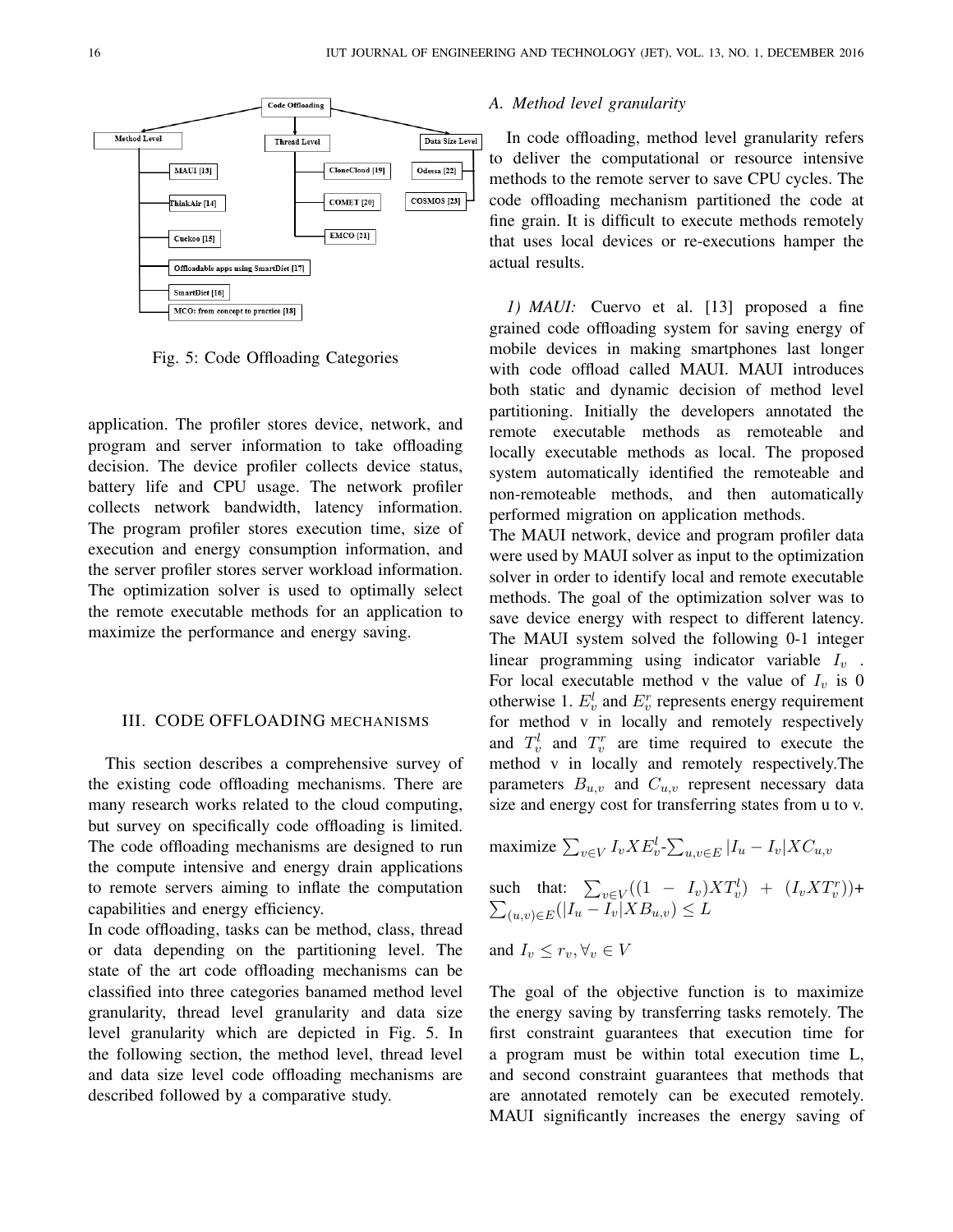mobile devices by considering the user mobility and network dynamics. The MAUI system behaves incorrectly if developers make mistakes to label a method. The system requires expert programmers to annotate methods for local and remote execution. The system is not scalable with increasing number of workloads and used serial execution of offloaded tasks. The proposed system is evaluated on the face recognition, gaming and voice based language translation applications.

*2) ThinkAir:* Kosta et al. [14] proposed Thinkair that enables the parallelization of method execution using multiple Virtual Machine (VM) images for the enhancement of performance and battery lifetime of mobile devices. It introduces method level partitioning for code offloading and exploits the concept of smartphone virtualization in the cloud. The proposed system focuses on the elasticity and scalability of the cloud which increases the power of mobile cloud computing by parallelizing method execution using different VMs.

ThinkAir provides an efficient environment to perform on-demand resource allocation for tasks and supports parallelism by dynamically creating, resuming and destroying VMs in the server end whenever necessary without affecting the performance of the application. The system is evaluated on the N-queen puzzle, face detection, virus scan, and image merger applications. The limited factor is that migrated thread blocked until the offloaded thread returns which reduces the concurrency of their work.

*3) Cuckoo:* Kemp et al. [15] proposed an offloading framework for Android named Cuckoo, including a runtime system, a resource manager application for mobile device user and a programming model for developers. Herein, the runtime system dynamically identifies which methods are executed locally and which are remotely. The resource manager stores the remote resource information. The programming model supports local and remote execution, bundles the local and remote code in a single package. The model helps to discover remote resources for application execution including laptops, home servers and cloud resources. In Cuckoo, additional communication is required because same code execute both locally and remotely that consumes energy and increases the execution time. The Cuckoo system intercepts all method calls and only check the accessibility of the remote resources for selecting offloadable method which is not enough.

*4) Offloadable Apps using SmartDiet:* SmartDiet [16] tasks are to identify the limiting factors that reduce offloading opportunities. It is used to calculate the energy-saving potential of offloading communication-related tasks. The system uses method level application execution partitioning framework called ThinkAir for partitioning the application. There are many constraints that limit the remote execution of offloadable method which makes it difficult to manually identify. SmartDiet is the proposed toolkit for identifying such constraints automatically. The main purpose of the paper is to provide suggestion of code modifications for removing the identifiable constraints. The system is used for evaluating the energy-efficiency and performance of code reconstruction at the stage of development. Getting the difficulties from SmartDiet, it provides a guidance to the programmers to improve application implementation for better energy efficiency.

The authors in [17] uses SmartDiet [20] for code offloading in order to increase the battery life of mobile devices. This paper is the study of feasibility of method level offloading in network intensive applications. It uses an open source Twitter client to exemplify the associated issues. The paper uses ThinkAir framework for offloading but disable all the dynamic decision making feature. The limiting factor of the paper is to dependent on expert developer or domain expert for methods annotation.

*5) Mobile code offloading from concept to practice and beyond.:* In [18], the paper addresses that code offloading technique faces many challenges in practical usage and adapt a generic code offloading architecture systematic approach. The authors also identify the key limitations for code offloading and provide the solutions for these limitations based on the theoretical and experimental analysis. Based on the solutions, the paper presents and evaluates use cases which give insights in code offloading. The proposed solutions increase the performance of mobile application without producing extra overhead in the devices. It also reduces the amount of data transfer between device and cloud server. This paper identifies inaccurate code profiling, integration complexity, dynamic configuration and offloading scalability as major challenges and technical problems in code offloading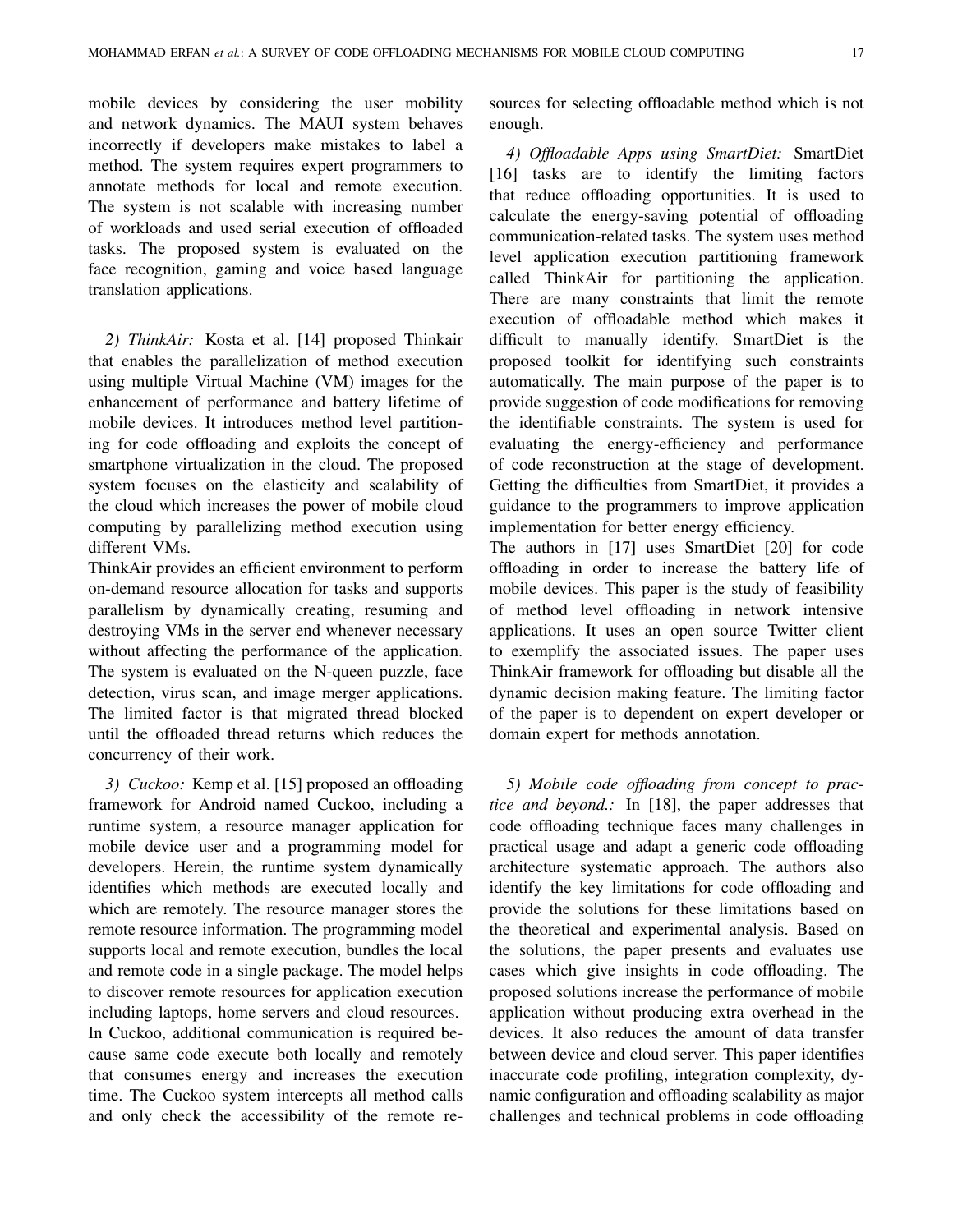technique.

In the proposed system, handling multiple offloading requests, server creation can be time consuming and costly. The system is evaluated on the face recognition, gaming, chess game, and puzzle application.

#### *B. Thread level granularity*

For supporting the scalability with increasing workload or proper resource usage, thread level granularity is used for partitioning an application. In thread level granularity, thread is migrated to the remote server for execution. The remote server execute multiple independent thread parallelly which makes the system scalable.

*1) CloneCloud:* Chun et al. [19] created CloneCloud which have enabled mobile application to migrate thread to device clones operating in a computational cloud. The system employs dynamic profiling and static analysis to partition the mobile application in order to optimize overall execution cost. Herein, the application is partitioned, send it to the clone, execute the code and re-integrating the migrated thread back to the mobile device. The selection of local and remote execution of methods is taken by the optimization solver. The purpose of the optimization solver is to deliver optimal application methods to the cloud from the mobile devices.

The system has static analyzer for code offloading which require experienced domain experts. This paper consider limited environmental conditions and assume resources that are not available on the cloud. The CloneCloud system is evaluated on the virus scanning, image processing, and privacy preserving targeted advertising applications.

*2) COMET:* Gordon et al. [20] propose code offload by migrating execution transparently called COMET, a multi-threaded application that can be migrated freely between devices depending on the workload and use distributed shared memory for offloading. The aim of the system design is to require only program binary or no manual effort, execute multithreaded programs correctly, improve speed of computation, resist network, server failures and generalize well with existing applications. The paper proposes a scheduling algorithm which can give some loose guarantees on worst case performance.

The system requires enough information in order to restart the computation of remote devices if any type of failure occurs. The COMET framework focuses on performance improvement and energy saving for image editor, turn based games, a trip planner and math tools application.

*3) EMCO:* Flores et al. [21] proposed EMCO, where high computation required operations are identified and partitioned at code level and offloaded for remote processing. Mobile device consume services from different cloud by efficiently utilizing solutions in their delegation model. The authors proposed a fuzzy logic engine which considered both mobile and cloud variables like performance metrics, parallelization of tasks, elasticity etc.Rules are introduced asynchronously to the mobile device using notification services. The paper also proposed evidence based learning methods to enrich the offloading decision and implement a prototype for fuzzy logic engine.

In code offloading, components of an application can be marked as remote executable by a developer or an automated mechanism. The purpose of the fuzzy logic engine is to decide which components of an application is offloaded or not. The logic engine profiles bandwidth, connectivity, size of computational data, and applies certain logic over them to make advantage by code offloading.

#### *C. Data Size Level Granularity*

Data level granularity refers to deliver the data size of a task to the remote server to execute the application parallely. Data stream deliver to the remote server either serially or parallely. In parallel execution, the remote executable tasks increase the performance and reduce battery usage.

*1) Odessa:* What computation to offload and how to structure the parallelism across the mobile devices and cloud, Ra et al. [22] proposed Odessa which dynamically makes offloading and data parallelism decisions for mobile interactive perception applications. As performance depends on scene complexity and environmental factors like network and device capabilities, this paper found that offloading and parallelism choices should be dynamic for an application.

Odessa considered a variety of execution environment, network, device, application inputs and use networked computing infrastructure to enhance the capabilities of mobile devices. The proposed system evaluated face recognition, object, pose recognition and gesture recognition. The proposed system showed improvement in performance over partitioning by domain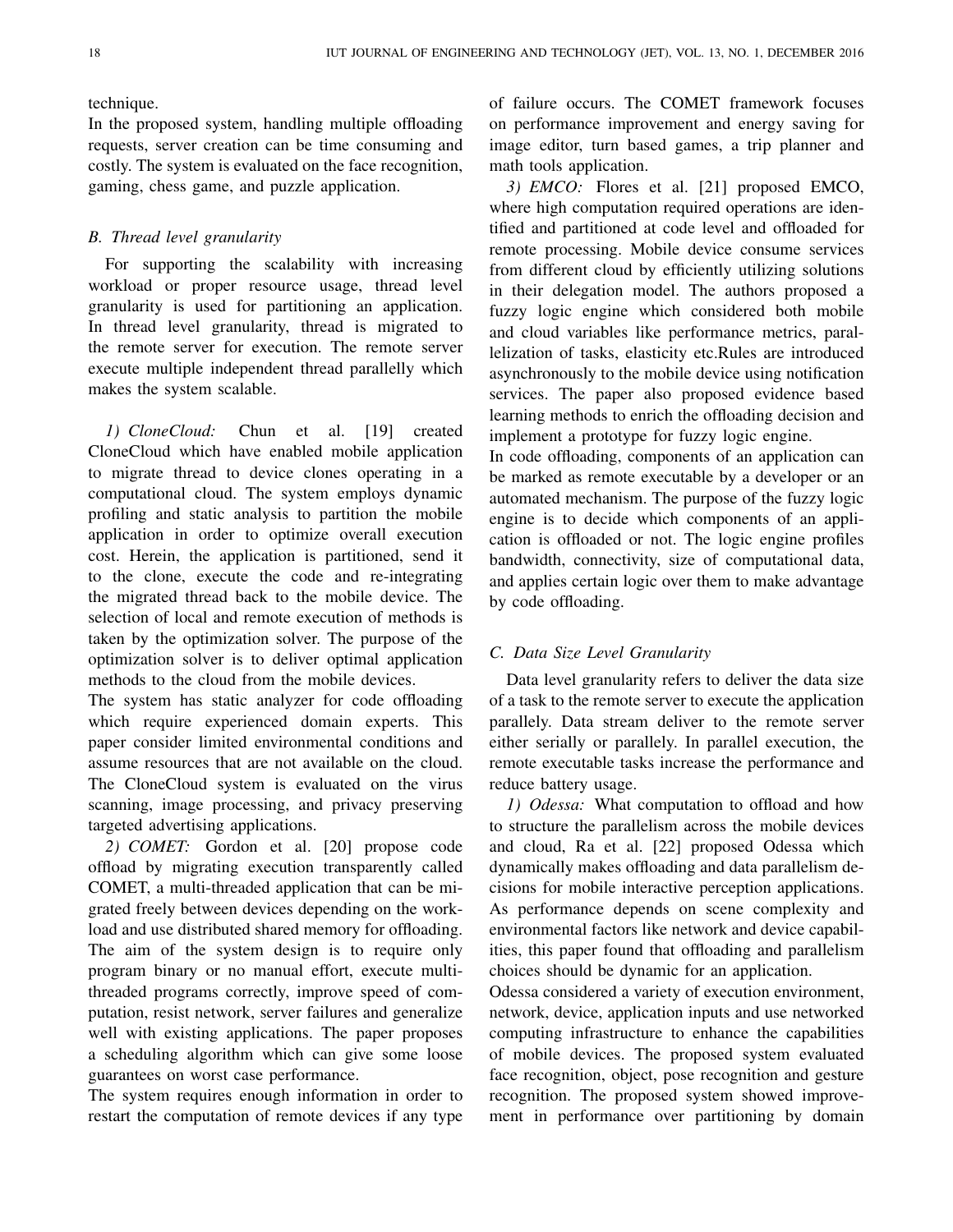expert but domain expert definition was not defined or verified.

*2) COSMOS:* Shi et al. [23] proposed Computation Offloading as a Service for Mobile Devices called COSMOS. The paper provides computation offloading as a service for solving the problem of mobile device computing resources demand.It also introduces how the cloud provider offers the resources to the device user for reducing cost and performance improvement. The system manages cloud resources for offloading requests for reducing monetary cost to the cloud provider.

The proposed system only considerd network connectivity context variable for offloading decision. There was no pricing model defined for the cost. The system was evaluated on face recognition, voice recognition and chess game application.

# IV. COMPARISON OF CODE OFFLOADING MECHANISMS

A comparison of the existing mechanisms for code offloading may address the way to point out to the new solution for code offloading.

*Level of Execution*: In mobile applications, tasks are either executed to the mobile devices or delegated to the remote cloud servers or cloudlet for remote execution. The metric describes how to execute the partitioned code to the cloud and is it serial or parallel depending on the different variable parameters.

*Level of Profiling*: In code offloading, tasks are delivered to the remote resources where tasks can be method, class, thread or data stream. This metric describes which parts method, thread or data stream of an application are offloaded to the cloud.

*Security Requirements*: In order to protect executable code while delivering or storing to the remote cloud from attacks. Different types of security such as encryption,authentication can be assigned to the application or remote server are needed to be secure. The metric describes how much the server secure for the executable code.

*Code Profiler*: The tasks of an application can be partitioned either statically by expert developer or identify remote executable tasks dynamically at runtime. The metric describes how to partition the code manually or automatically.

*Offloading Adaptation Context*: What to be offloaded, when to offload, how to offload or where to offload are the main adaptation contexts for code offloading. The metric describes which adaptation contexts are used for taking offloading decision.

In TABLE 1, we have summarised the comparison of existing code offloading mechanisms based on these performance metrics. From the research, we have found that dynamic method level parallel execution to the secure remote clouds increases both performance and battery lifetime. MAUI and CloneCloud execute offloadable codes to remote clouds serially and the rest of the papers execute parallely. MAUI, ThinkAir, Cuckoo, SmartDiet and MCO implemented method level code partitioning. On the other hand, Odessa and COSMOS impemented data size level and the rest of the papers implemented thread level partitioning. Among the papers surveyed, only EMCO and MCO considered all the apaptation concext (i.e., what, when, where and how to offload) of code offloading. EMCO considered dynamic thread level parallel execution and MCO considered dynamic method level parallel execution. The discussion and findings for code offloading are described in the next section.

## V. DISCUSSION AND FINDINGS

This section describes the discussion and findings which help the researchers to do research in the area of code offloading. Throughout this paper, many research works have been analytically related to the code offloading and a comprehensive survey of all the studies would be impossible. The referenced research is selected based on our knowledge of the topics. From the research, we have found different findings which help researchers to take necessary decisions for building code offloading framework.

In code offloading, it is necessary to identify which methods are executed locally and which are executed remotely called partitioning. Detecting the methods or threads which are executed either locally or remotely during runtime is a challenging task and is an optimization problem. There are three types of partitioning for denoting the methods, threads or data size which can be partitioned either statically or dynamically. In code offloading, local and offloadable codes should be annotated so that it is possible to identify the local or remote executable tasks at runtime. From the analysis, it is found that about 55% of the work are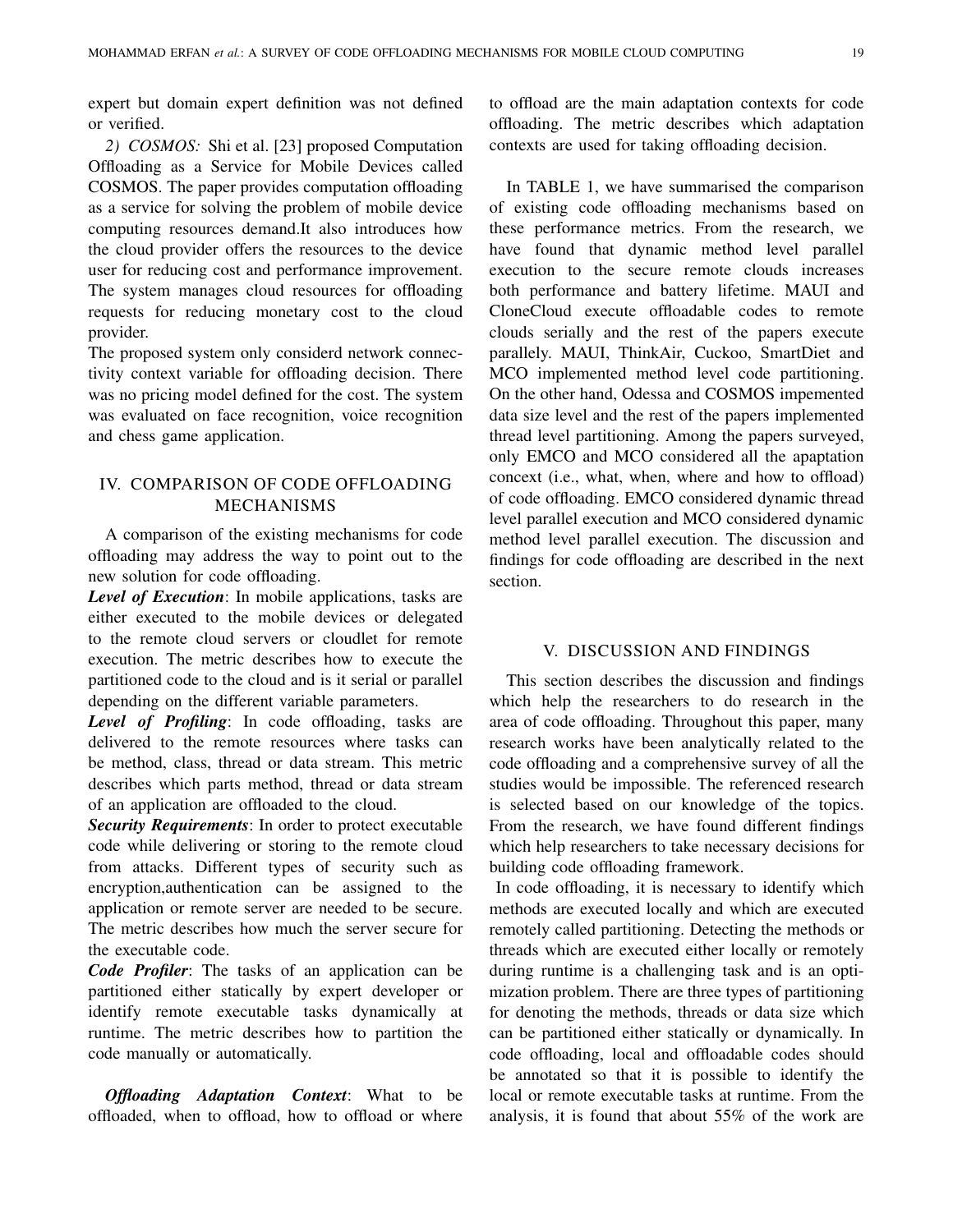| <b>Comparison Metrics</b>            |                    |                    |                              |               |                                      |
|--------------------------------------|--------------------|--------------------|------------------------------|---------------|--------------------------------------|
| Name of Paper                        | Level of Execution | Level of Profiling | <b>Security Requirements</b> | Code Profiler | <b>Offloading Adaptation Context</b> |
| MAUI                                 | Serial             | method             | No                           | Manual        | What, When                           |
| <b>CloneCloud</b>                    | Serial             | thread             | No                           | Automated     | What. When                           |
| ThinkAir                             | Parallel           | method             | No(Future Work)              | Manual        | What. When                           |
| Odessa                               | Parallel           | Data Size          | No                           | Automated     | What, When                           |
| <b>COMET</b>                         | Parallel           | thread             | No                           | Automated     | Little What.How                      |
| Cuckoo                               | Parallel           | method             | No(Future Work)              | Manual        | What, how                            |
| <b>EMCO</b>                          | Parallel           | thread             | No                           | Automated     | What, When, how, where               |
| SmartDiet                            | Parallel           | method             | No                           | Manual        | What, when                           |
| OffloadAble Apps using SmartDiet     | Parallel           | method             | N <sub>0</sub>               | Manual        | What, when                           |
| <b>COSMOS</b>                        | Parallel           | Data Size          | No                           | Automated     | Where, How                           |
| Mobile code offloading: from concept |                    |                    |                              |               |                                      |
| to practice and beyond               | Parallel           | method             | N <sub>o</sub>               | Automated     | what, when, how where                |



Fig. 6: Findings on Code Offloading

using automatic code partitioning and 45% are using static code partitioning. The partitioning of the code offloading can be method level, thread level or data size level. From or findings, about 55%, 27% and 18% research works use method, thread and data size level code partitioning respectively. The execution of the offloadable tasks could be executed remotely either parallely or serially. About 82% of the works support parallel and 18% works use serial execution of remote tasks. About 37%, 37%, 8%, 11%, and 7% works used image processing, gaming, virus scanner, open source and other applications and voice based applications respectively. The entire findings are displayed in Fig. 6.

The researchers in code offloading could take de-

cisions while building code offloading mechanisms. Most research works used parallel method level dynamic code offloading mechanism and evaluated their work on image processing and gaming applications.

## VI. OPEN CHALLENGES

This section describes the major challenges that hinder the performance of computation offloading in mobile cloud computing. The open challenges assist the researchers to find new research directions in the domain of code offloading.

*1) Combination of Serial and Parallel Execution of the Offloadable Code:* The offloadable part of an application that executed to the cloud can be serial or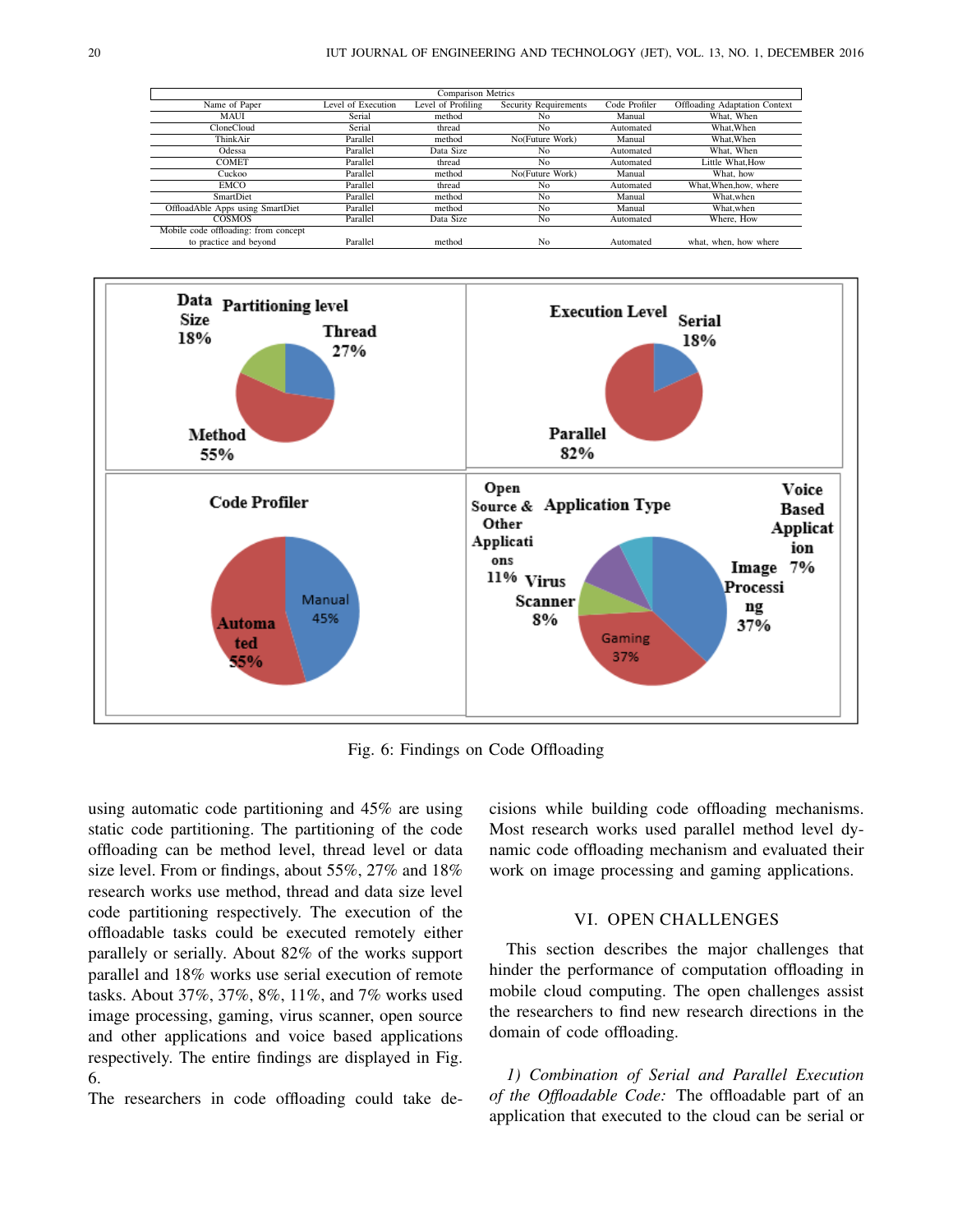parallel. The serial execution of the application to the cloud is time consuming and devices needs to wait for future execution. The parallel execution of the application requires synchronization among offloadable parts of the application. In order to remove the limitation of serial and parallel execution of application separately, the combination of the serial and parallel execution of application can be applied to increase the performance and battery lifetime. It will be an optimization problem to identify which parts are to be executed serially and which parts in parallel based on the network connectivity, server load.

*2) Cloud Provider Execution Cost Based on Offloaded Task Not on Hour Basis :* Cloud computing makes it possible for the users to pay on demand basis or on the usage of resources. Sometimes the cloud providers allocated resources that are not fully utilized, but the user needs to pay for the resources. The cloud provider could be charged according to the execution time of the offload able task for the proper use of the resources. The pricing of the offloadable part of the applications are based on the execution time, size of the executable part, frequency of execution. The client provider needs to discard the cost or time for creating, resuming or destroying VM. As a result, cloud providers and mobile device users are both in the win-win situation by charging only for computation offloading and avoiding wasting of cloud resources.

*3) Data Protection from Attacks:* It is necessary to protect data while delivering or storing it to the remote cloud servers. Herein, Security and privacy are one of the important factors that hinder the successful seamless execution of an application to the cloud via the internet. In code offloading, sensitive and confidential data is delivered to the remote server for execution which is at risk from insider attacks. Data center stores multiple clients data to a single server which sometimes make it harder to secure one user data from others. A number of code offloading mechanisms analyze the need of security and privacy but few of those have properly implemented the security to their framework.

*4) Seamless Communication among Remote Clouds:* The offloadable codes are delivered to the remote cloud for increasing performance and reducing energy consumption. The work assigned to the remote cloud server will be increased by another clients request having heavy computation. The remote server will not perform correctly, if distance between the cloud server and client are increasing. As a result, the

server needs to send the assigned work back to the client. The problem can be mitigated by sending the latest computing task of the server to other servers which are optimal called live VM migration.

#### VII. CONCLUSION

In this paper, we have surveyed the state of the art code offloading techniques for mobile systems and examine how mobile device users and cloud computing make the computation offloading feasible. Different type of metrics for code offloading has been presented to better analyze offloading mechanisms. The paper has also identified the types of applications that are the candidate for code offloading and demonstrated the findings gathered from the background. Finally, we describe the open challenges with a view to assist the researchers in finding new research direction in the field of code offloading.

#### **REFERENCES**

- [1] Z. Sanaei, S. Abolfazli, A. Gani, and R. Buyya, "Heterogeneity in mobile cloud computing: taxonomy and open challenges," *Communications Surveys & Tutorials, IEEE*, vol. 16, no. 1, pp. 369–392, 2014.
- [2] E. Ahmed, A. Gani, M. Sookhak, S. H. Ab Hamid, and F. Xia, "Application optimization in mobile cloud computing: Motivation, taxonomies, and open challenges," *Journal of Network and Computer Applications*, vol. 52, pp. 52–68, 2015.
- [3] R. Balan, J. Flinn, M. Satyanarayanan, S. Sinnamohideen, and H.-I. Yang, "The case for cyber foraging," in *Proceedings of the 10th workshop on ACM SIGOPS European workshop*. ACM, 2002, pp. 87–92.
- [4] R. K. Balan, M. Satyanarayanan, S. Y. Park, and T. Okoshi, "Tactics-based remote execution for mobile computing," in *Proceedings of the 1st international conference on Mobile systems, applications and services*. ACM, 2003, pp. 273– 286.
- [5] A. J. Oliner, A. P. Iyer, I. Stoica, E. Lagerspetz, and S. Tarkoma, "Carat: Collaborative energy diagnosis for mobile devices," in *Proceedings of the 11th ACM Conference on Embedded Networked Sensor Systems*. ACM, 2013, p. 10.
- [6] G. Huerta-Canepa and D. Lee, "An adaptable application offloading scheme based on application behavior," in *Advanced Information Networking and Applications-Workshops, 2008. AINAW 2008. 22nd International Conference on*. IEEE, 2008, pp. 387–392.
- [7] S. Ou, K. Yang, and A. Liotta, "An adaptive multi-constraint partitioning algorithm for offloading in pervasive systems," in *Pervasive Computing and Communications, 2006. PerCom 2006. Fourth Annual IEEE International Conference on*. IEEE, 2006, pp. 10–pp.
- [8] B. Seshasayee, R. Nathuji, and K. Schwan, "Energy-aware mobile service overlays: Cooperative dynamic power management in distributed mobile systems," in *Autonomic Computing, 2007. ICAC'07. Fourth International Conference on*. IEEE, 2007, pp. 6–6.